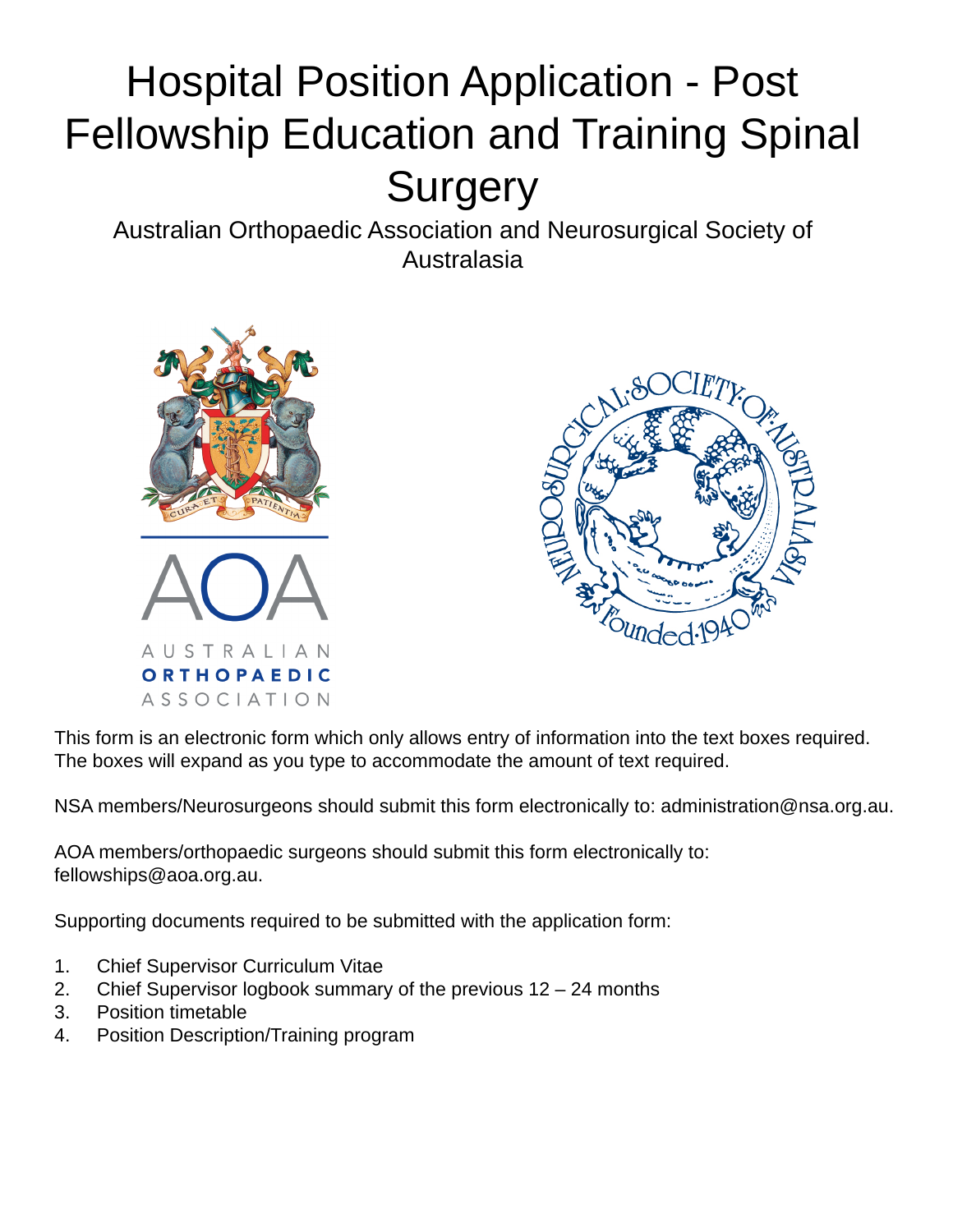## Applicant Details

| Name of primary Hospital:                                                                           |  |
|-----------------------------------------------------------------------------------------------------|--|
| Name of secondary hospital<br>(where applicable)                                                    |  |
| Name and position of<br>person completing this form<br>of behalf of the hospital(s):                |  |
| Name, position and email of<br>the most senior manager at<br>the primary hospital:                  |  |
| Name and position of the<br>most senior manager at the<br>secondary hospital (where<br>applicable): |  |

## PFET Program Details

1. What is the sub-specialty focus of this position

◯ Spinal Surgery

2. Is the fellow position under supervision and not a consultant position?

 $O$  Yes  $O$  No

3. Please provide a brief description of the type of experience you would expect a fellow undertaking this position to obtain (note this will also be used to advertise the position if accredited).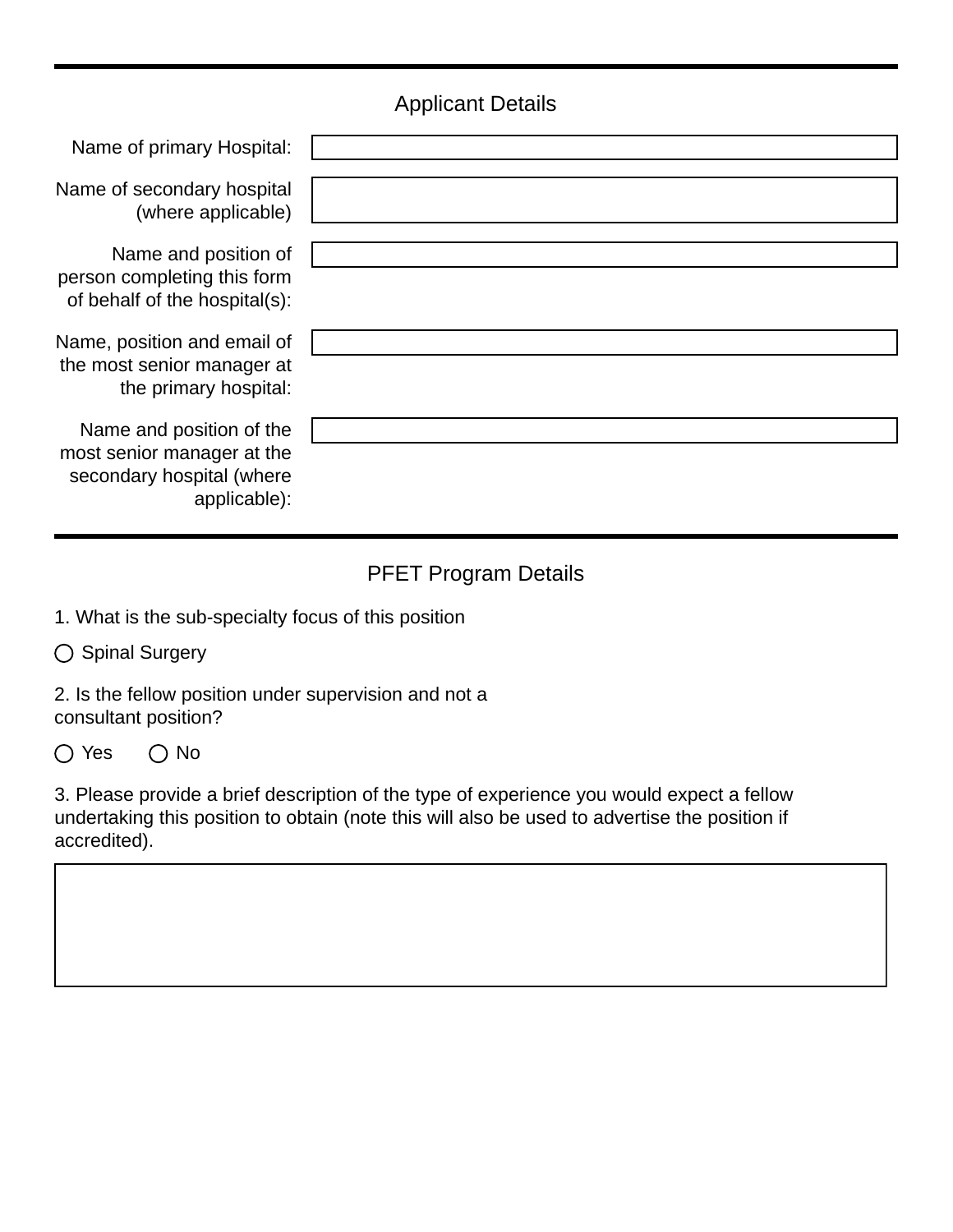4. Please provide a brief description of the neurosurgical or orthopaedic unit in which the position is located including the number of neurosurgical or orthopaedic surgery beds, unit structure and spinal surgery focus relevant to the PFET Program.

5. If this position is in an institution currently accredited as part of the SET Program in neurosurgery or AOA 21 Training Program in orthopaedic surgery please provide a description of how this PFET position will not negatively impact on the training, education and operative experience of the SET Program trainees?

6. What is the duration of the position (please note position must be a minimum 12 months full time or part time equivalent?)

- $\bigcap$  12 months full time
- $\bigcirc$  18 months full time
- $\bigcap$  24 months full time
- $\bigcirc$  24 months part time

7. What is the estimated base salary for this position?

- $\bigcirc$  No base salary
- $\bigcap$  Less than \$25,000
- $\bigcirc$  More than \$25,000 and less than \$50,000
- $\bigcirc$  More than \$50,000 and less than \$75,000
- $\bigcirc$  More than \$75,000
- 8. On average how many hours a week will the fellow work?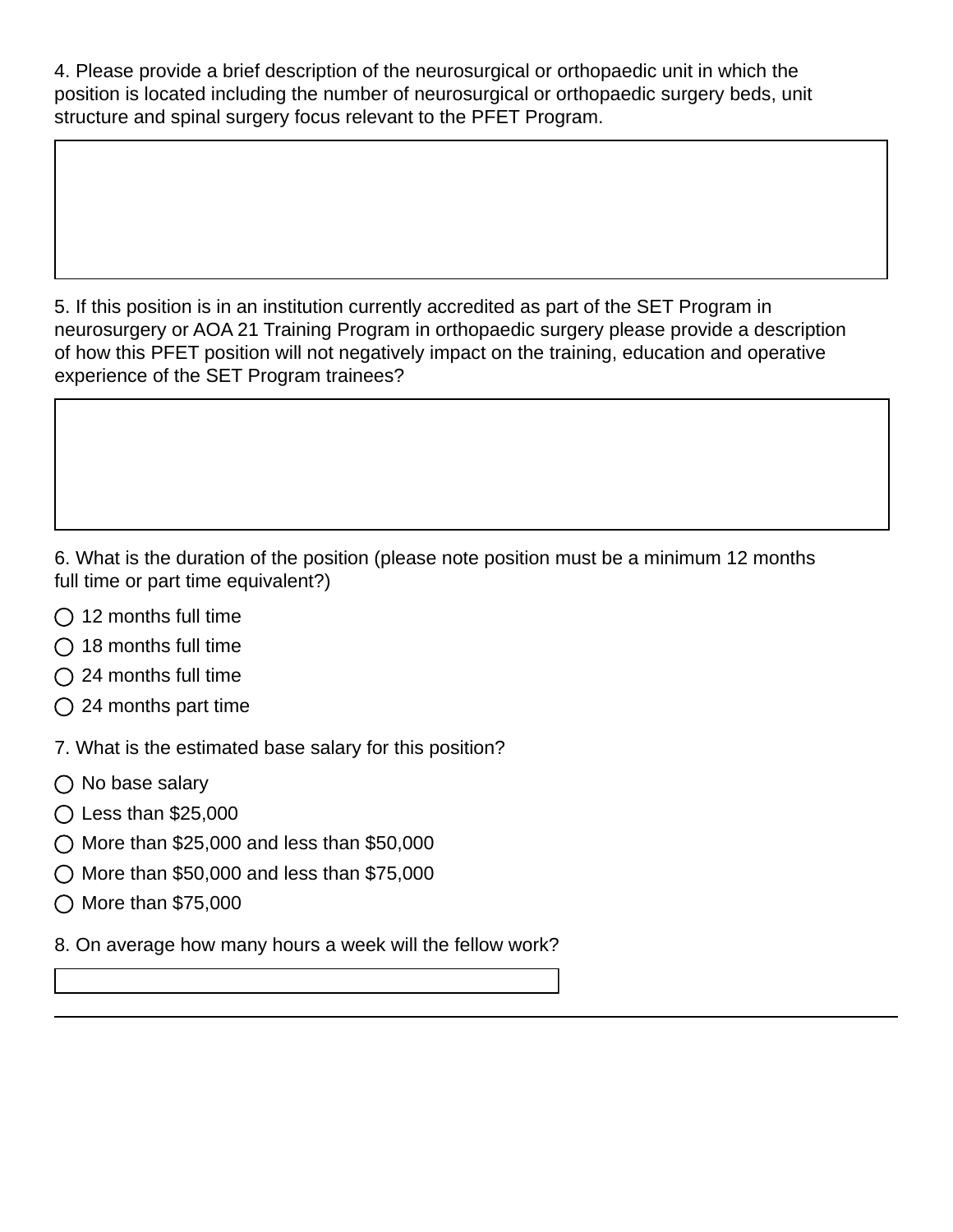9. Please provide an overview of a typical fellow weekly timetable including operating sessions, patient consultations, ward rounds and educational activities.

| Monday    |  |
|-----------|--|
| Tuesday   |  |
| Wednesday |  |
| Thursday  |  |
| Friday    |  |
| Saturday  |  |
| Sunday    |  |

10. Please list below additional educational activities relevant to spinal surgery the fellow will be involved in and their frequency. Include practical and theoretical teaching sessions and instruction, case presentations and clinical audits as a minimum.

11. How many half day operating sessions per week will the fellow participate in which are focused primarily on spinal surgery? Do not include operating lists not focused on the sub-specialty area.

- $\bigcirc$  1 2 half day operating session per week
- $\bigcirc$  3 4 half day operating session per week
- $\bigcirc$  4 or more half day operating session per week

12. How many out-patient clinics and other clinics relevant to spinal surgery will the fellow participate in each week? Do not include patient clinics not focused on spinal surgery.

- $\bigcirc$  1 2 clinics per week
- $\bigcirc$  3 4 clinics per week
- $\bigcirc$  4 or more clinics per week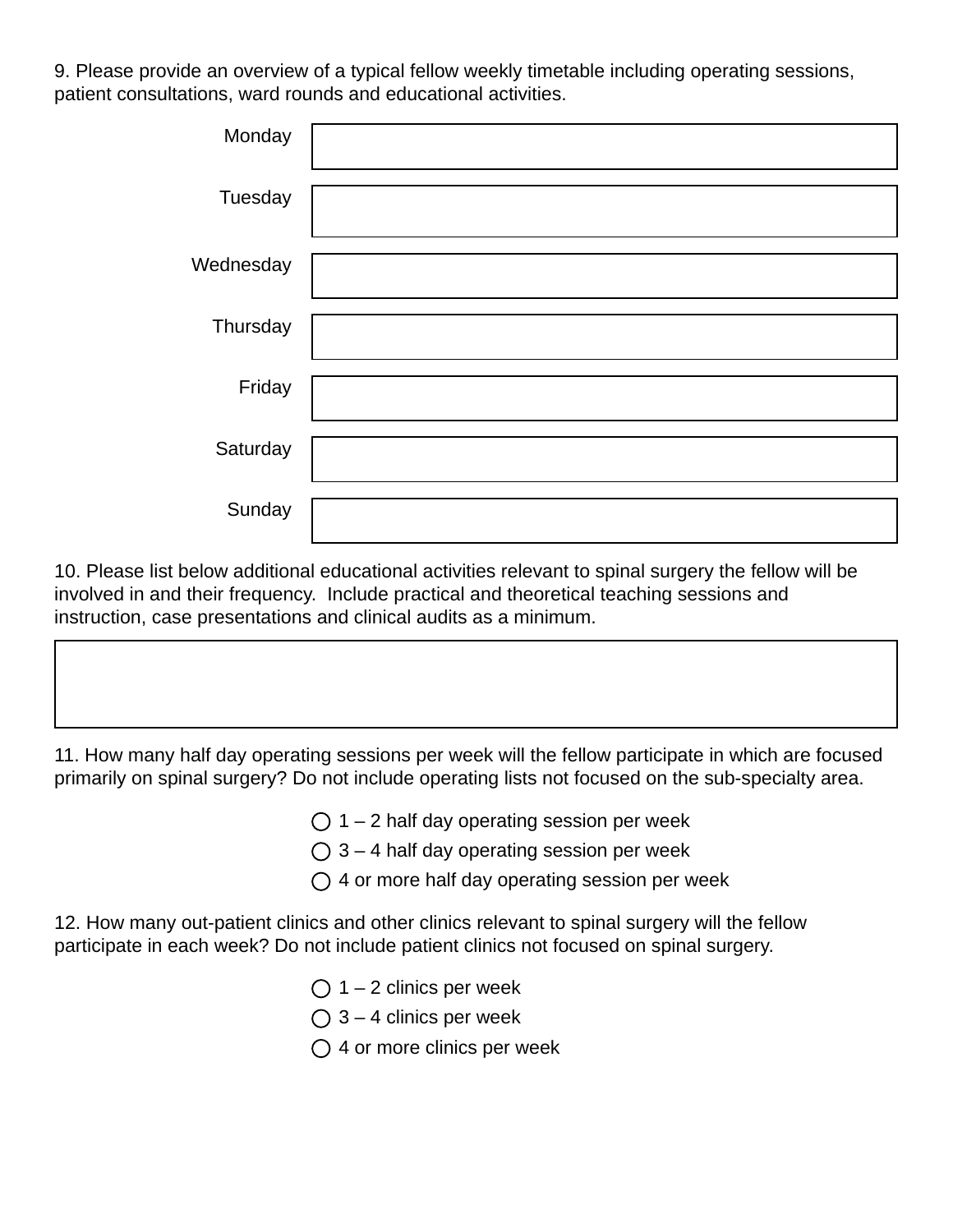13. How many ward rounds focused on spinal surgery will the fellow participate in each week?

- $\bigcap$  1 2 ward rounds per week
- $\bigcap$  3 4 ward rounds per week
- $\bigcap$  4 or more ward rounds per week

14. How often will the fellow be on-call for spinal surgery and their general specialty (ie neurosurgery or orthopaedics) combined?

> $\bigcirc$  1:2  $\bigcap$  1:3  $\bigcap$  1:4 or more

15. Will fellows occupying the position be involved in the following:

| Patient management<br>decisions                         | ◯ Yes          | No.       |
|---------------------------------------------------------|----------------|-----------|
| Pre-operative assessment                                | $\bigcirc$ Yes | No.       |
| Primary operative<br>experience                         | $\bigcap$ Yes  | <b>No</b> |
| Post-operative monitoring<br>and evaluation of patients | $\bigcap$ Yes  | No.       |

16. Will the fellow in the position be given access to negotiated educational leave to attend key scientific meetings and training activities relevant to spinal surgery?

 $\bigcap$  Yes  $\bigcap$  No

17. How many hours of auditing and morbidity and mortality meetings will the fellow be involved in per month?

 $\bigcirc$  Less than 1 hour per month  $\bigcirc$  1 to 2 hours per month

 $\bigcap$  3 to 4 hours per month  $\bigcap$  More than 4 hours per month

18. Do the auditing and morbidity and mortality meetings in question involve all patients relevant to spinal surgery within the unit(s)?

 $\bigcap$  Yes  $\bigcap$  No

19. Please provide a brief overview of the fellows' opportunities for participation in clinical and/or basic research in spinal surgery within the institution.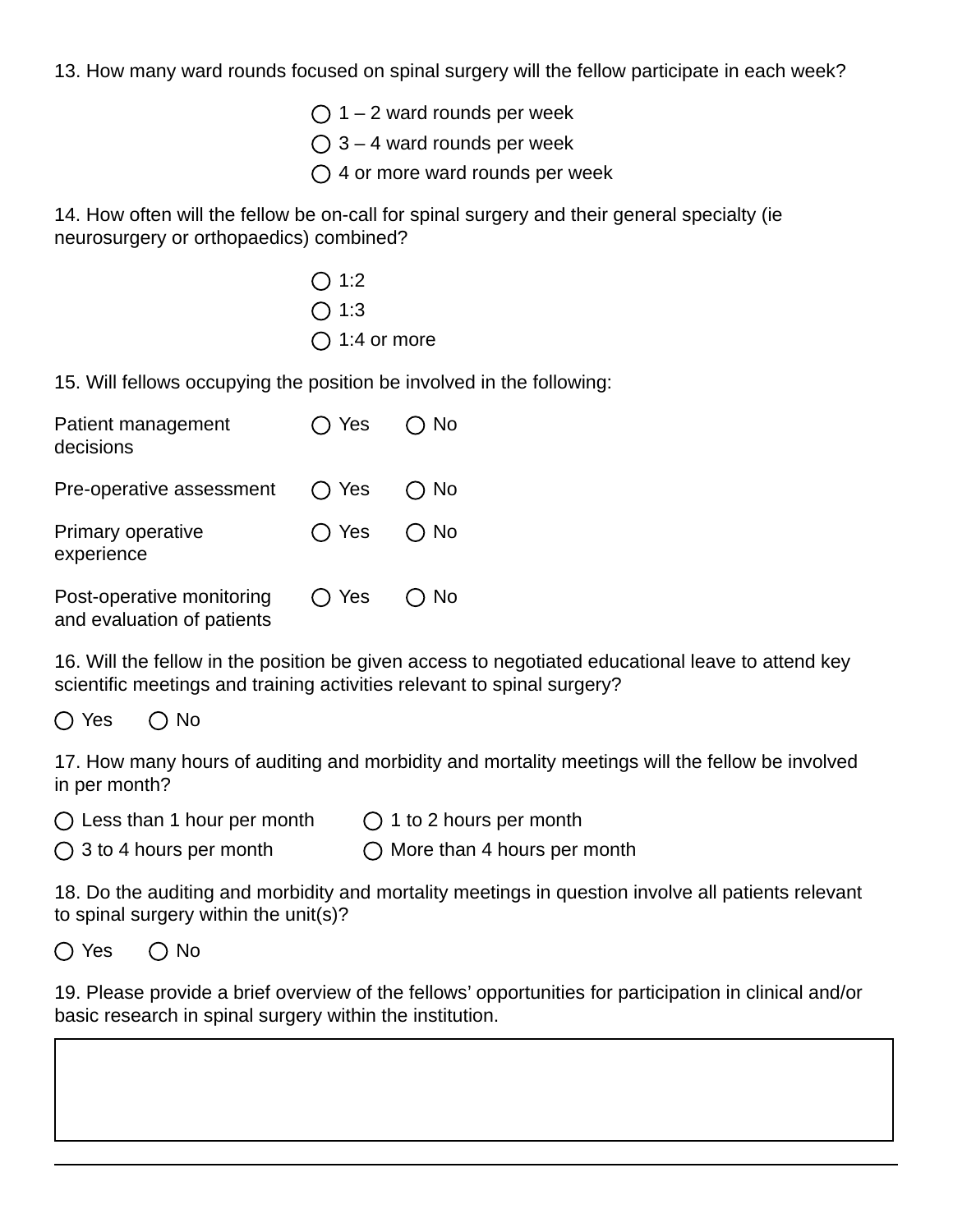#### **Surgical Supervisor and Staff**

20. Please nominate the supervisor of surgical training. The surgical supervisor must have a current FRACS in neurosurgery or orthopaedic surgery and a member of the NSA or AOA.

21. How many hours per week does the supervisor work physically in the primary hospital including after hours operating but not on-call hours?

22. For combined positions only, how many hours per week does the supervisor work physically in the secondary hospital including after hours operating but not on-call hours?

23. Please provide a brief overview of the supervisor's post fellowship expertise in spinal surgery.

24. In addition to the supervisor nominated above, please list all additional spinal surgery consultants in the primary hospital, and where applicable secondary hospital, and their time commitment in hours per week who have agreed to participate in the supervision, education and training of the fellow. Time commitment includes physical hours worked at the hospital including after hours operating but excludes on-call hours.

| Consultant<br>name | Hours per week<br>at the primary<br>hospital | Hours per week<br>at the secondary<br>hospital | Is the consultant a current<br>FRACS in neurosurgery or<br>orthopaedic surgery? |               |
|--------------------|----------------------------------------------|------------------------------------------------|---------------------------------------------------------------------------------|---------------|
|                    |                                              |                                                | Yes<br>$\Box$                                                                   | $\bigcirc$ No |
|                    |                                              |                                                | Yes                                                                             | No            |
|                    |                                              |                                                | Yes                                                                             | $\bigcirc$ No |
|                    |                                              |                                                | Yes                                                                             | No            |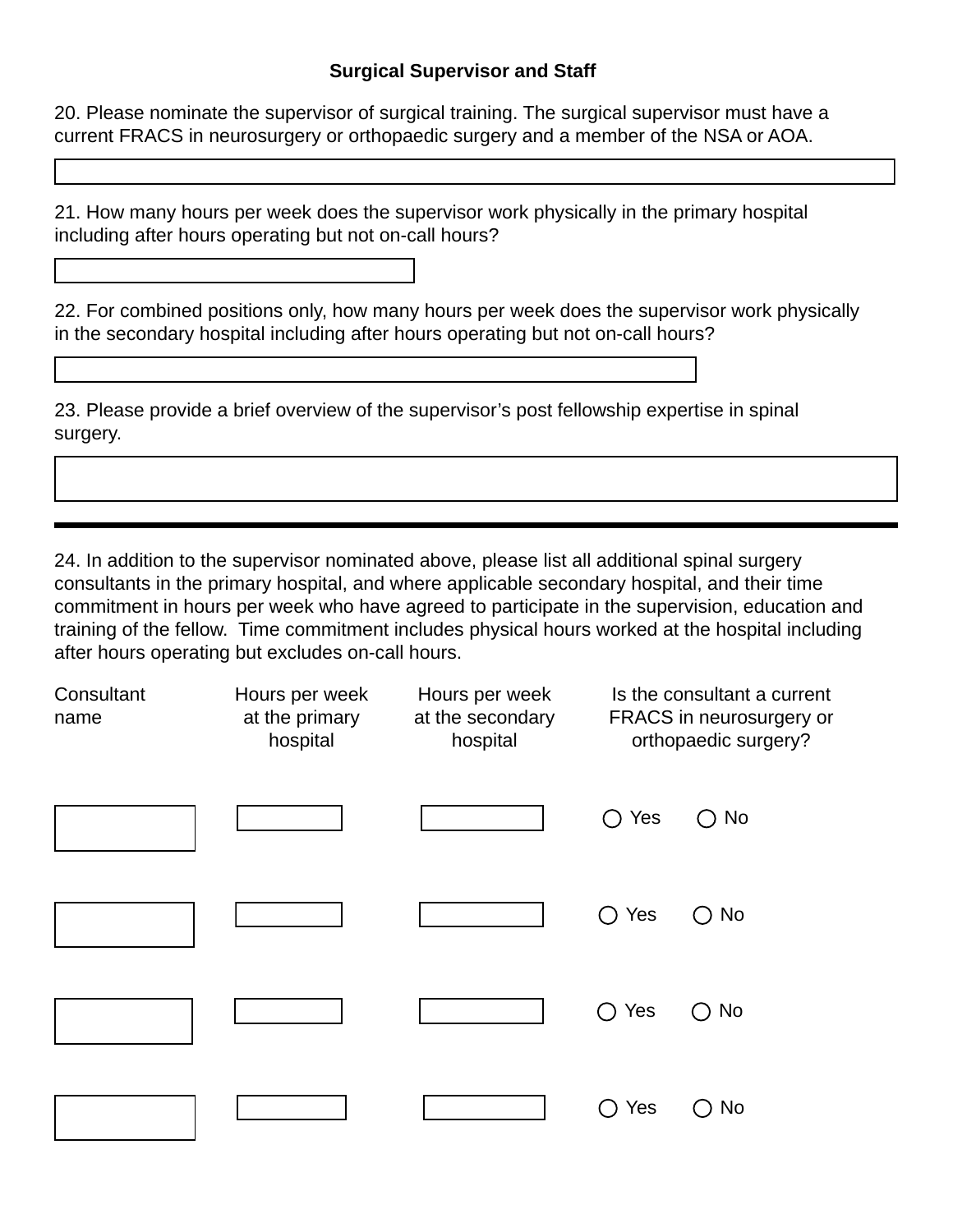|  | ○ Yes ○ No |  |
|--|------------|--|
|  | ○ Yes ○ No |  |
|  | ○ Yes ○ No |  |
|  | ○ Yes ○ No |  |

#### **Sponsorship**

25. Is industry sponsorship provided for the position or fellow? *If No, please proceed to question 29.*

 $\bigcap$  Yes  $\bigcap$  No

26. Where industry sponsorship is provided for the position or fellow, are the arrangements compliant with the RACS Code for Interactions with Medical Industry/AOA Code of Conduct?

 $\bigcap$  Yes  $\bigcap$  No

27. Where industry sponsorship is provided is there any obligation on the fellow or the institution in which the position is located to use any industry product or service?

 $O$  Yes  $O$  No

28. Where industry sponsorship is provided, is the sponsor involved in the selection of the fellow in any way?

 $\bigcap$  Yes  $\bigcap$  No

#### **Institution Requirements**

29. Is the primary hospital, and where applicable, the secondary hospital accredited by ACHS or ISO?

 $\bigcap$  Yes  $\bigcap$  No